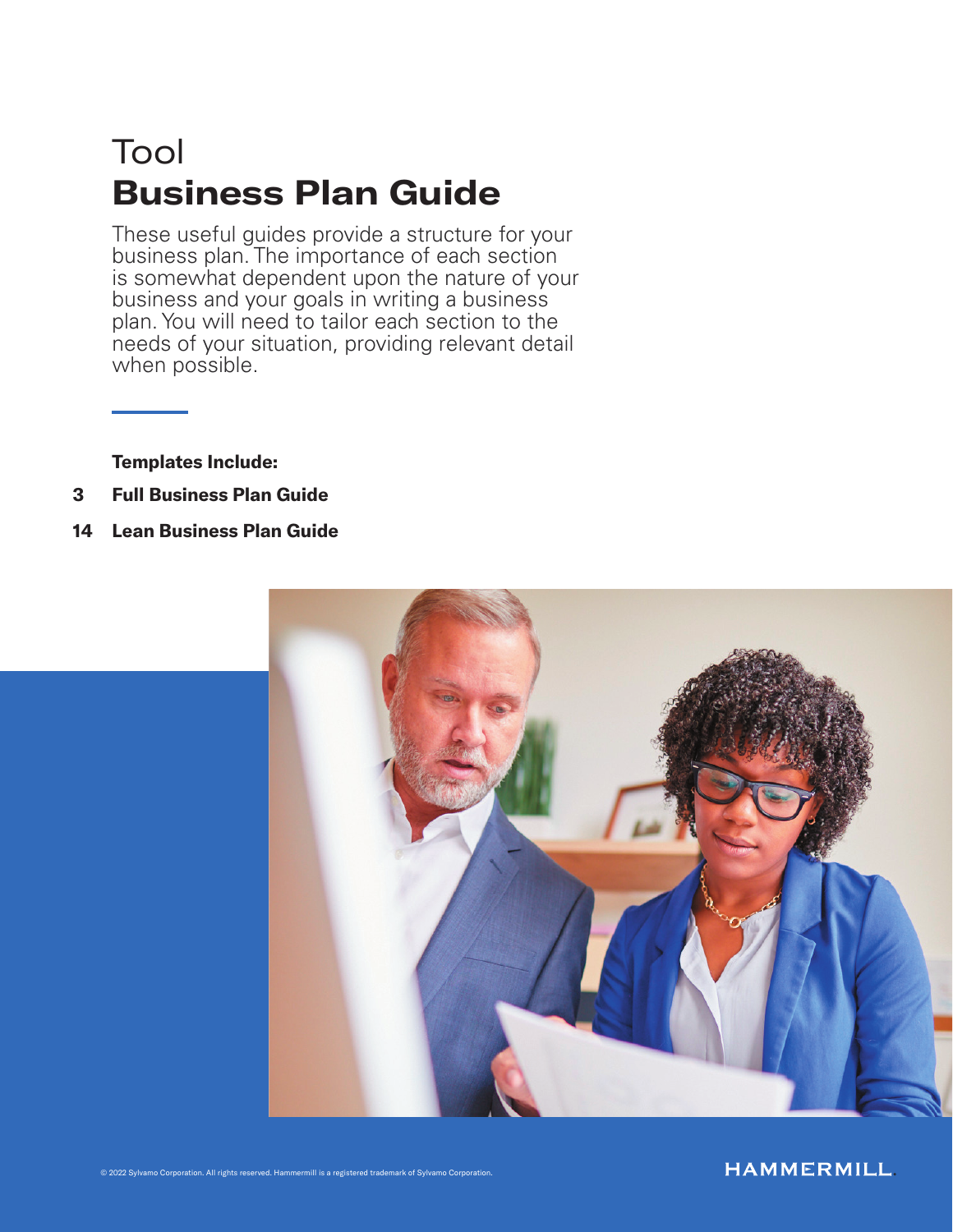## Tool Business Plan Guide

#### What you will need

Hammermill® Paper Highlighter, Pens or Markers for Coloring and Personalization

#### What Is a Business Plan?

An effective business plan tells people who you are, what you are going to do, and what the result will be. It presents a credible story, something others can believe in. It is grounded in reality, not wishful thinking, and entails doing some homework so that you can prove that your plans are sound. It can be as thorough or as high-level as you want, but should include enough detail to be convincing.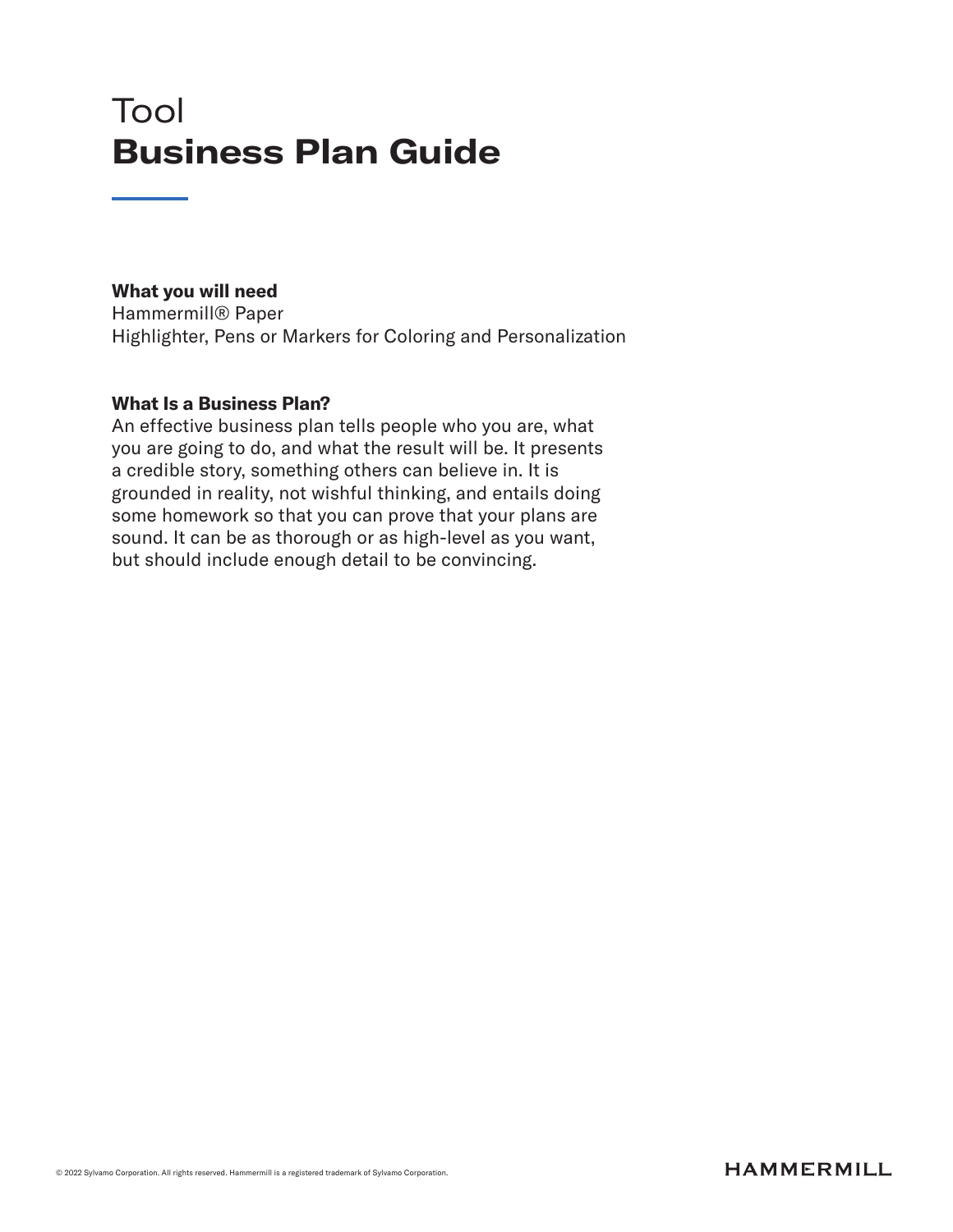# Business Plan Guide Full Business Plan

Print out the following template. It will help serve as a guide in what you need to create a business plan. Add and edit list as needed.

## Traditional Full Business Plan

This is the most common form of business plan. It can be as long as you need it to be, up to dozens of pages including support material. It should have a one-page summary overview so that people can get the idea quickly and then look through the details if they are interested. The elements of a typical business plan include company information, capabilities and resources, context, strategy, funding and projected outcome.

### What is Your Business? [Company Description]

A good business plan begins with a succinct outline of your business. Explain exactly what your business does, what kinds of clients or customers you have, and the value you provide to them.

#### How Do You Do It? [Capabilities and Resources]

The next section walks the reader through the capabilities of your business, and how they align with client/customer wants and needs. To give the reader a better understanding of how you meet those needs, present the resources of your business—the organization and management, number of employees, and legal structure.

#### Context [Market Analysis]

Describe the landscape of the situation your business is in. How old is your business, what is happening in the industry and among competitors. Are there new or significant developments in your customer base, the technologies they use or their behaviors? Are there new or unexplored opportunities for engaging new customers?

#### What Makes You Different? [USP - Unique Selling Point]

Again the background of context, show how your business is uniquely positioned to take advantage of specific opportunities. What makes your business different? How can you position your capabilities to stand out from the competition?

#### **Strategy**

Having defined what makes your business different, clearly present your business goals and your strategy for achieving them. This can include your marketing plans, your sales strategy, or opportunities for expansion, merger or acquisition. This is where you present your vision of the future of your business and your plan for achieving it.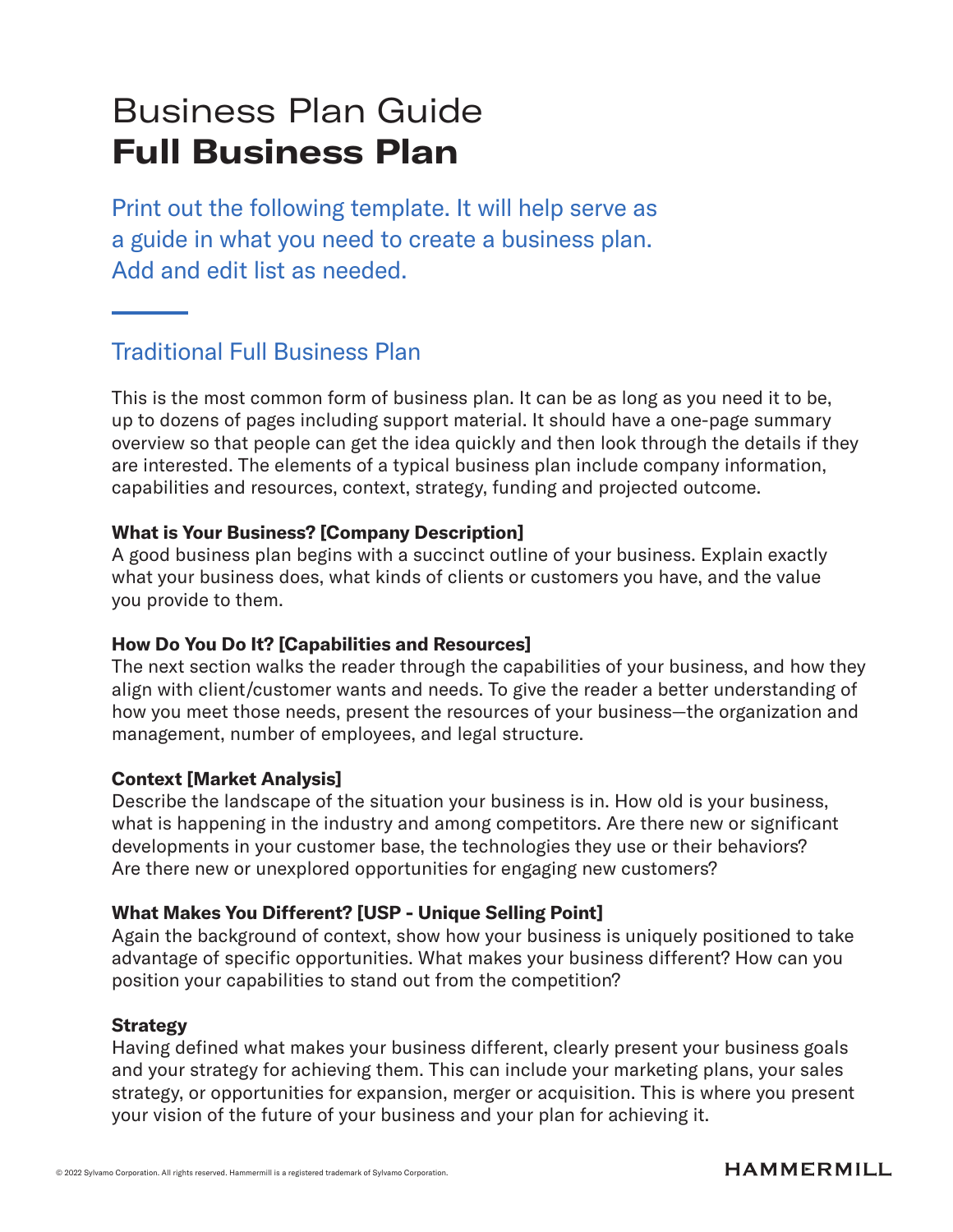#### Funding

This section presents a snapshot of the current financial position of your business and a clear assessment of the funding required to implement your strategy and achieve your goals. Details are critical for this section. Potential sources of funding will want to see how exactly you plan to use funds to achieve your goals, e.g. the purchase of equipment and/or materials, making new hires, paying salaries, acquiring new capabilities, etc.

### Outcome [Financial Projections]

Present a financial projection of the likely outcomes of different levels of funding, and a timetable for when those outcomes are likely to occur. A tiered approach gives potential sources of funding more options to consider when looking at your business while also demonstrating that the ability of your business to meet its goals is directly related to the amount of funds it has to do so.

#### Additional Information [Appendix]

Put detailed analytics or other important supporting information into this section. This provides the reader with the background information on which your plans are based so that they can assess the validity of your assumptions and the likelihood of your projected outcomes.

#### **Summary**

With the above sections completed, work to summarize each one into a sentence or two. The Summary you provide should be one page and should be placed at the beginning of your document. It is the 30,000-foot overview that gives the reader the big picture. A good Summary presents the essential information that allows the reader to determine whether they are interested in learning more.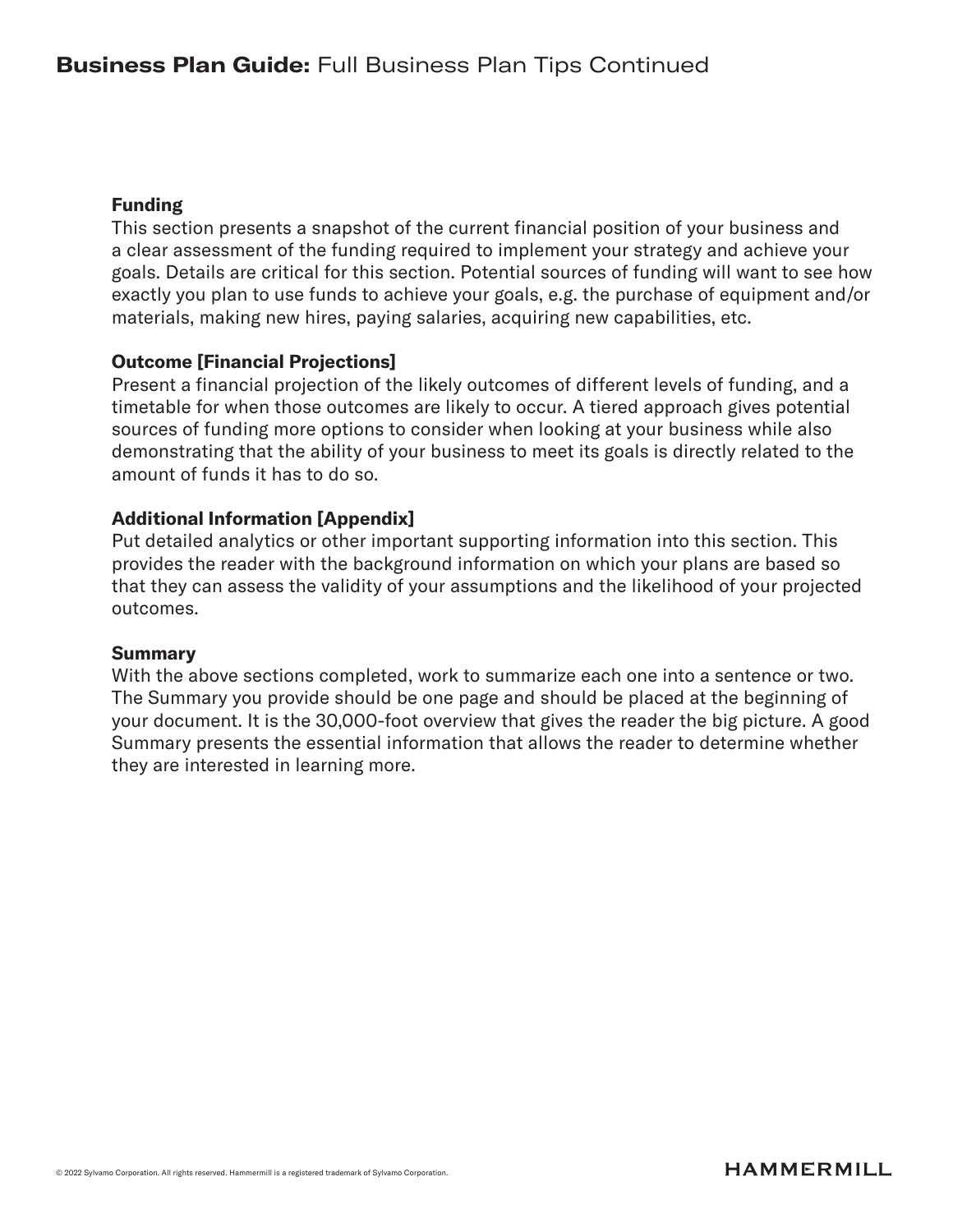| <b>Summary:</b>            | <b>Management Team:</b> |                                     | <b>Products &amp; Services:</b> |
|----------------------------|-------------------------|-------------------------------------|---------------------------------|
|                            |                         |                                     |                                 |
|                            |                         |                                     |                                 |
|                            |                         |                                     |                                 |
|                            |                         |                                     |                                 |
|                            |                         |                                     |                                 |
|                            |                         |                                     |                                 |
|                            |                         |                                     |                                 |
|                            |                         |                                     |                                 |
| <b>Customers:</b>          |                         | <b>Marketing &amp; Sales Teams:</b> |                                 |
|                            |                         |                                     |                                 |
|                            |                         |                                     |                                 |
|                            |                         |                                     |                                 |
|                            |                         |                                     |                                 |
| <b>Financial Forecast:</b> |                         | <b>Required Funds:</b>              |                                 |
|                            |                         |                                     |                                 |
|                            |                         |                                     |                                 |
|                            |                         |                                     |                                 |
|                            |                         |                                     |                                 |
|                            |                         |                                     |                                 |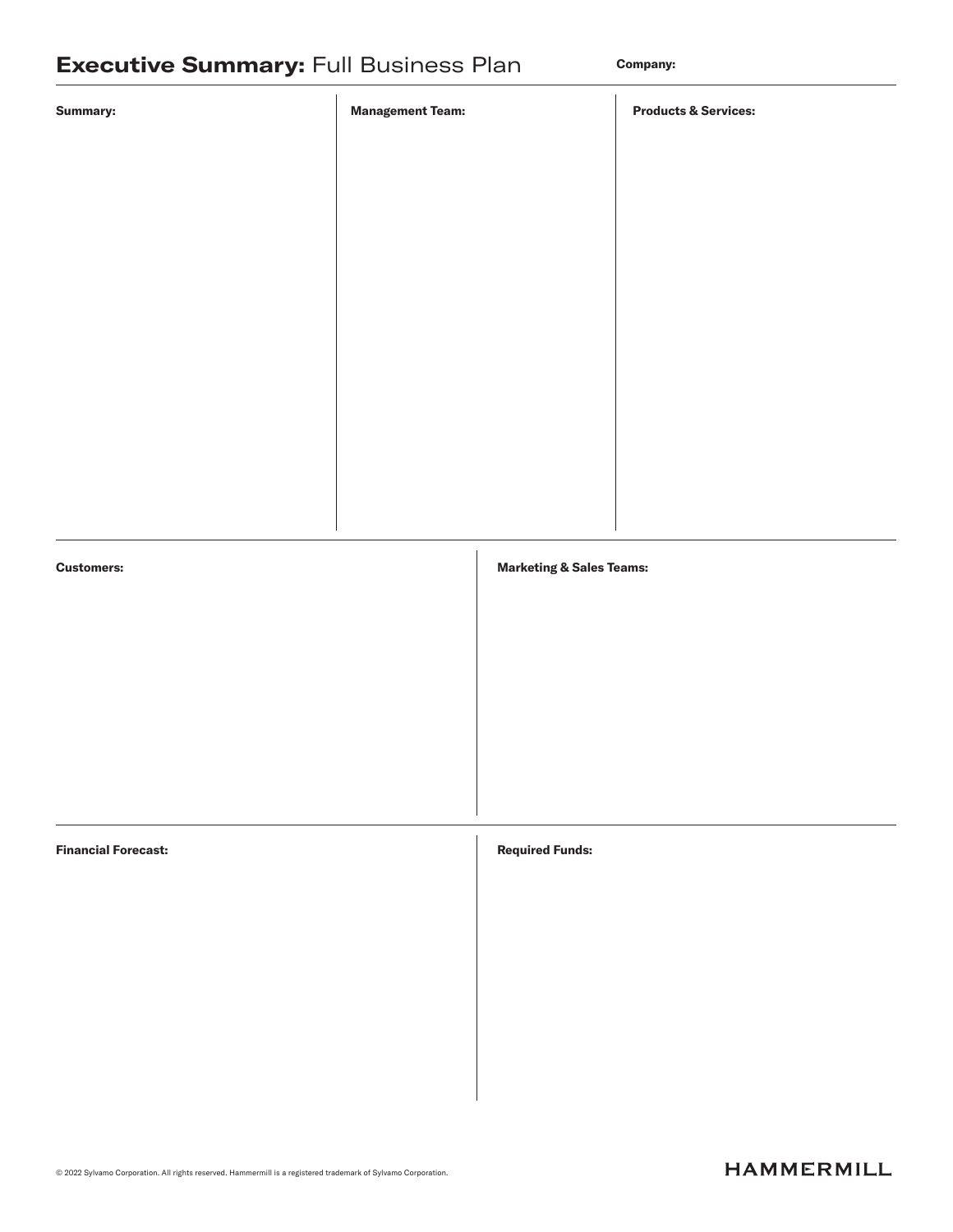| <b>Company Overview:</b>  | <b>Company History:</b> |                                    | <b>Management Team:</b> |
|---------------------------|-------------------------|------------------------------------|-------------------------|
|                           |                         |                                    |                         |
|                           |                         |                                    |                         |
|                           |                         |                                    |                         |
|                           |                         |                                    |                         |
|                           |                         |                                    |                         |
|                           |                         |                                    |                         |
|                           |                         |                                    |                         |
|                           |                         |                                    |                         |
| <b>Mission Statement:</b> |                         | <b>Locations &amp; Facilities:</b> |                         |
|                           |                         |                                    |                         |
|                           |                         |                                    |                         |
|                           |                         |                                    |                         |
|                           |                         |                                    |                         |
| <b>Required Funds:</b>    |                         |                                    |                         |
|                           |                         | <b>Exit Strategy:</b>              |                         |
|                           |                         |                                    |                         |
|                           |                         |                                    |                         |
|                           |                         |                                    |                         |
|                           |                         |                                    |                         |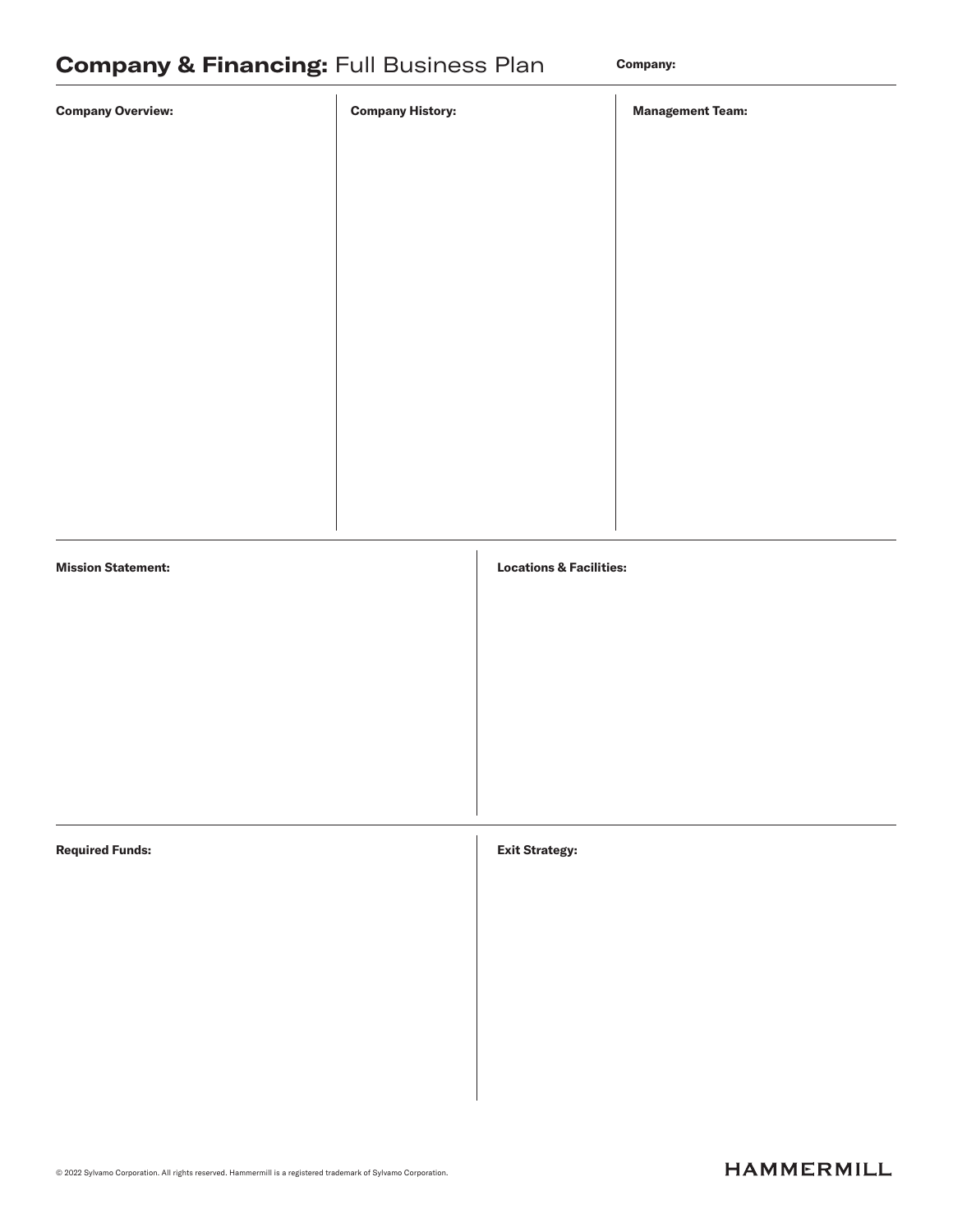| <b>Products &amp; Services:</b> | <b>Sourcing &amp; Fulfillment:</b> | <b>Competitors:</b>                    |
|---------------------------------|------------------------------------|----------------------------------------|
|                                 |                                    |                                        |
|                                 |                                    |                                        |
|                                 |                                    |                                        |
|                                 |                                    |                                        |
|                                 |                                    |                                        |
|                                 |                                    |                                        |
|                                 |                                    |                                        |
|                                 |                                    |                                        |
|                                 |                                    |                                        |
|                                 |                                    |                                        |
|                                 |                                    |                                        |
|                                 |                                    |                                        |
| <b>Technology:</b>              | <b>Intellectual Property:</b>      | <b>Future Products &amp; Services:</b> |
|                                 |                                    |                                        |
|                                 |                                    |                                        |
|                                 |                                    |                                        |
|                                 |                                    |                                        |
|                                 |                                    |                                        |
|                                 |                                    |                                        |
|                                 |                                    |                                        |
|                                 |                                    |                                        |
|                                 |                                    |                                        |
|                                 |                                    |                                        |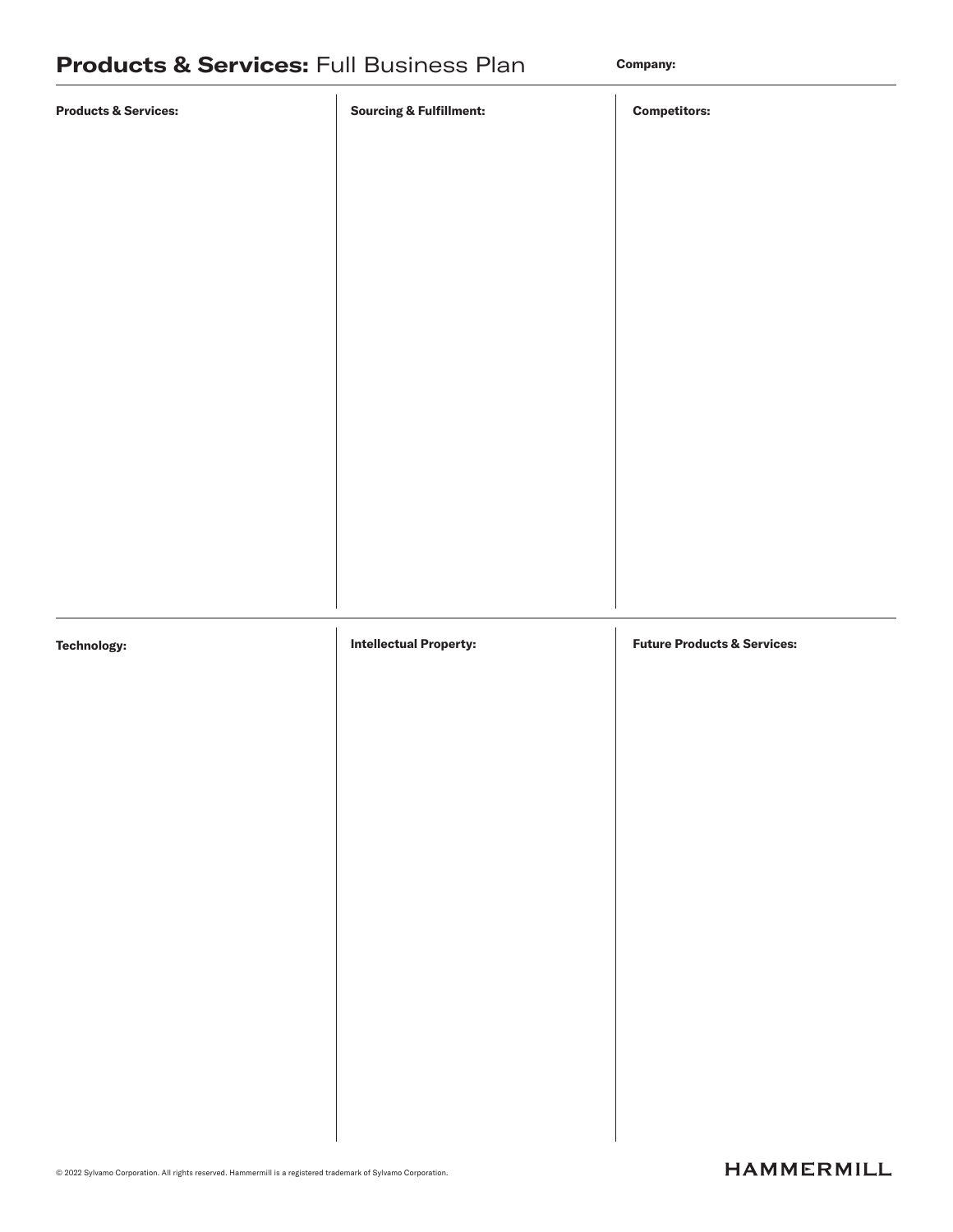| <b>Market Overview:</b> | <b>Market Needs:</b>      | <b>Market Trends:</b> |
|-------------------------|---------------------------|-----------------------|
|                         |                           |                       |
|                         |                           |                       |
|                         |                           |                       |
|                         |                           |                       |
|                         |                           |                       |
|                         |                           |                       |
|                         |                           |                       |
|                         |                           |                       |
|                         |                           |                       |
|                         |                           |                       |
|                         |                           |                       |
|                         |                           |                       |
|                         |                           |                       |
| <b>Market Growth:</b>   | <b>Industry Analysis:</b> | <b>Key Customers:</b> |
|                         |                           |                       |
|                         |                           |                       |
|                         |                           |                       |
|                         |                           |                       |
|                         |                           |                       |
|                         |                           |                       |
|                         |                           |                       |
|                         |                           |                       |
|                         |                           |                       |
|                         |                           |                       |
|                         |                           |                       |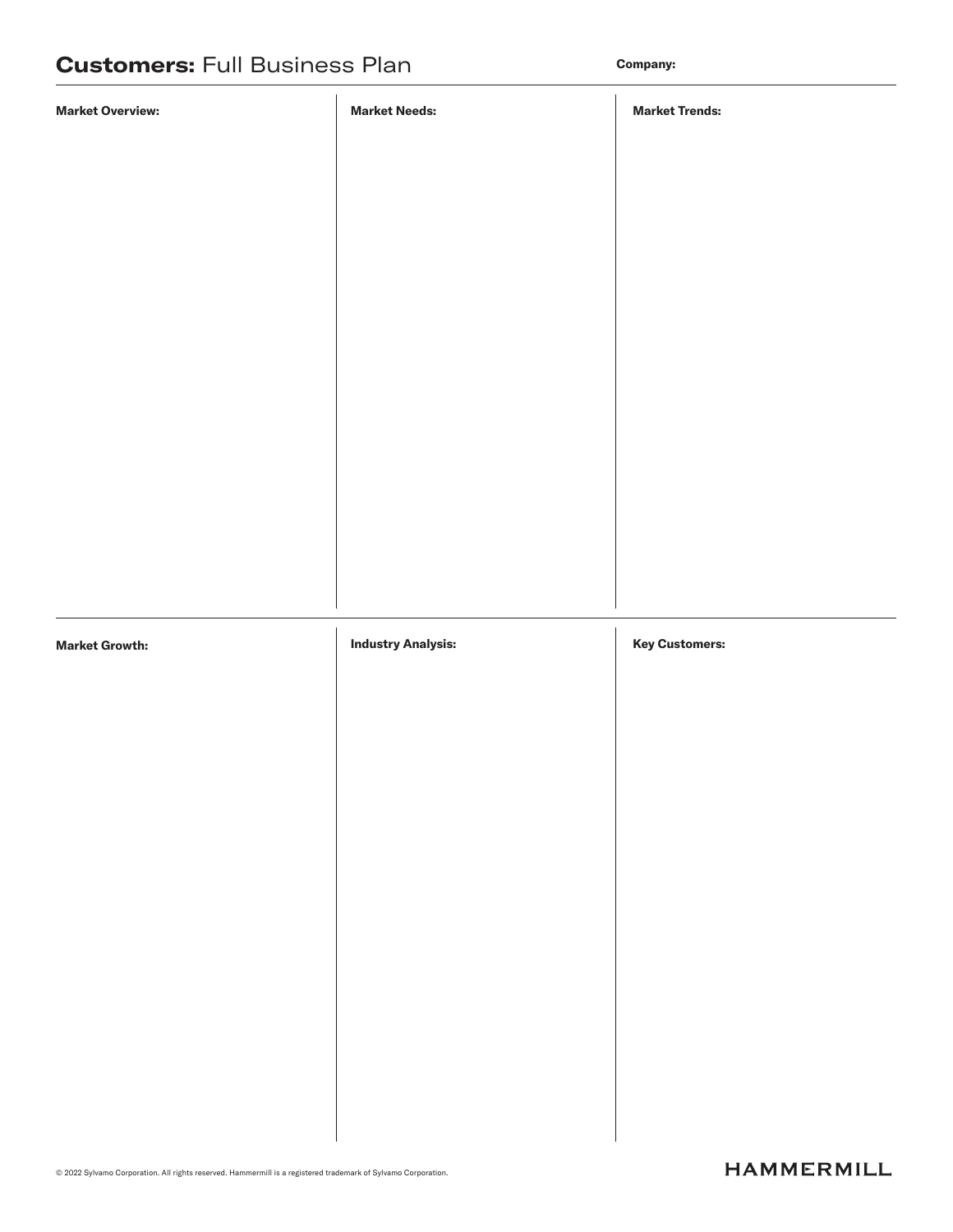## Strategy & Implementation: Full Business Plan Company:

SWOT Analysis:

Competitive Edge:

#### Strategic Alliances:

© 2022 Sylvamo Corporation. All rights reserved. Hammermill is a registered trademark of Sylvamo Corporation.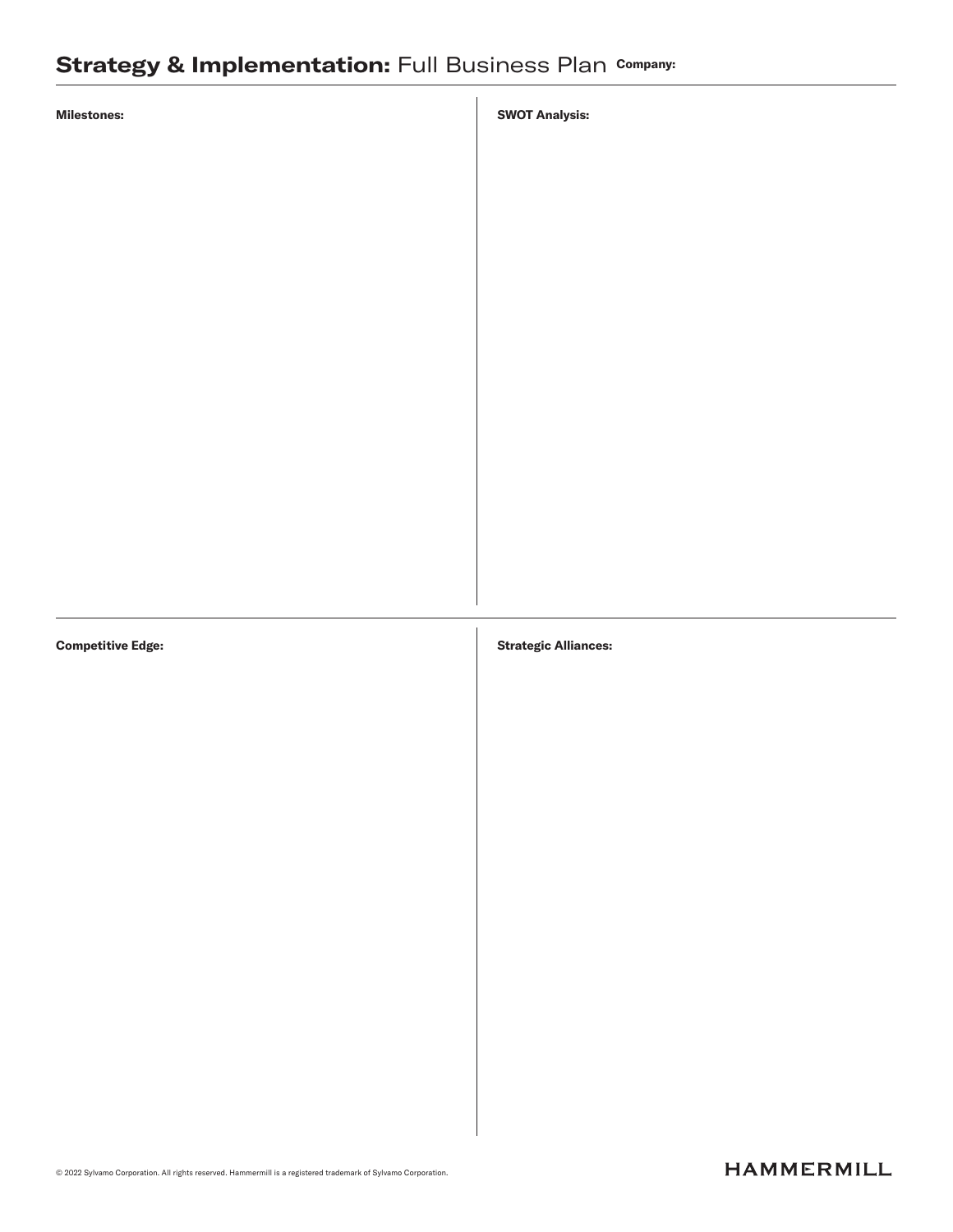| <b>Sales Forecast:</b>        | <b>Key Metrics For Success:</b> |
|-------------------------------|---------------------------------|
|                               |                                 |
|                               |                                 |
|                               |                                 |
|                               |                                 |
|                               |                                 |
| <b>Personal Plan:</b>         | <b>Loans &amp; Investments:</b> |
|                               |                                 |
|                               |                                 |
|                               |                                 |
|                               |                                 |
| <b>Budget:</b>                | <b>Starting Balances:</b>       |
|                               |                                 |
|                               |                                 |
|                               |                                 |
|                               |                                 |
| <b>Cash Flow Assumptions:</b> | <b>Historical Financials:</b>   |
|                               |                                 |
|                               |                                 |
|                               |                                 |
|                               |                                 |
|                               |                                 |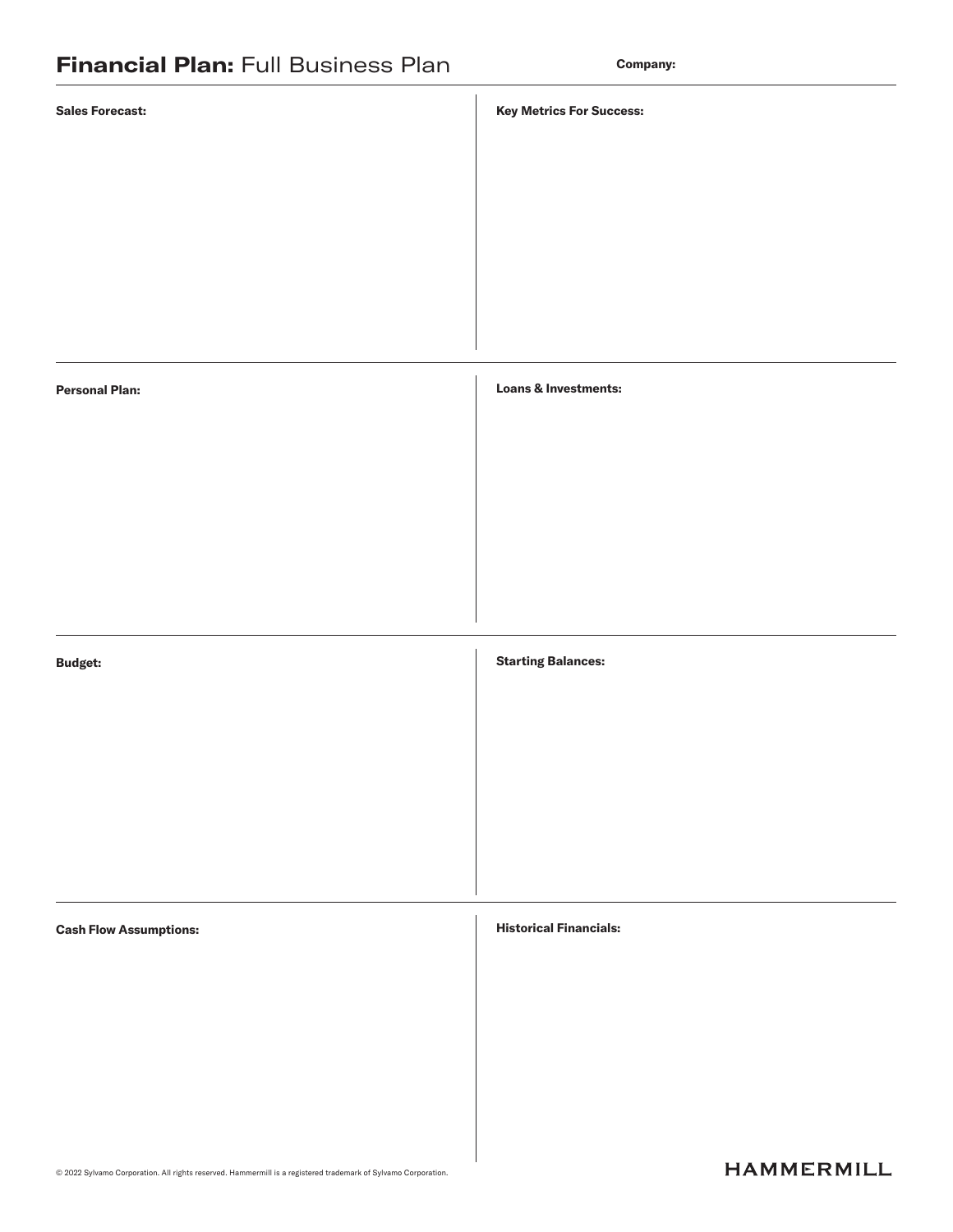#### Balance Sheet Table:

Financial Ratio Table:

#### Cash Flow Statement Table: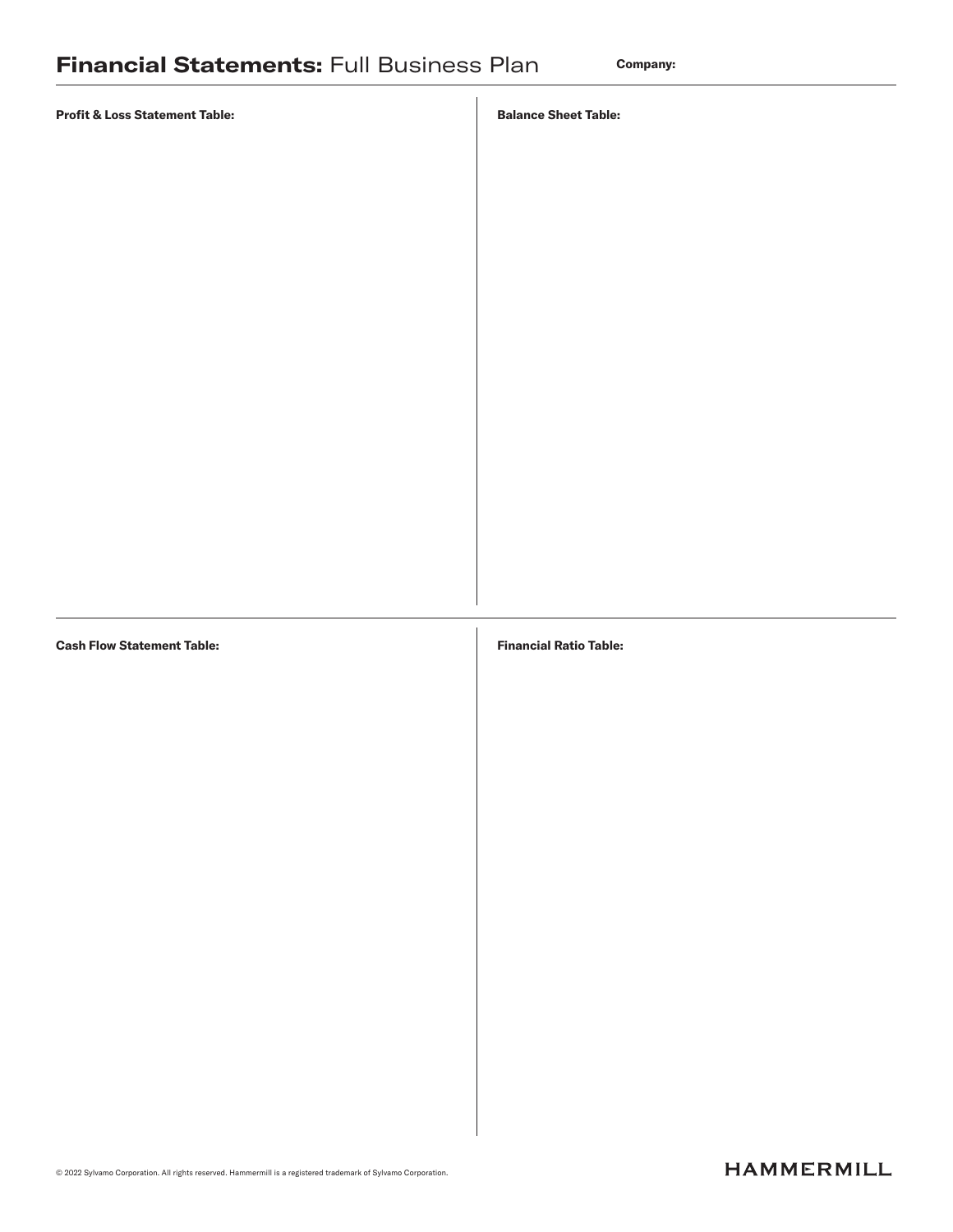# Business Plan Guide Lean Business Plan

Print out the following template. It will help serve as a guide in what you need to create a business plan. Add and edit list as needed.

### Lean Business Plan

A lean business plan can be useful to very small, simple or startup businesses. As the name implies, this is a much less detailed form of business plan. As such it can be done more quickly, but is limited in the amount of information it provides. A lean business plan is also useful if you are in the initial planning stages of a business and need to compare different possible scenarios or approaches, or need to regularly update or change your business plan due to external developments.

There are many different kinds of lean business plan templates, often called "lean startup templates" available on the internet. These include the Business Model Canvas, which has nine components:

- **Key Partnerships** Suppliers, manufacturers, subcontractors, etc.
- Key Activities What will your business do to gain competitive advantage?
- Key Resources Staff, capital, intellectual property, support from gov't programs, etc
- Value Proposition: What is the unique value of your business?
- Customer Relationships: How will customers interact with your business?
- Customer Segments: Who are your customers? Be specific.
- Channels: How will you reach your customers?
- Cost Structure: What is your strategy and what will it cost to do it?
- Revenue Streams: How will your business make money and when?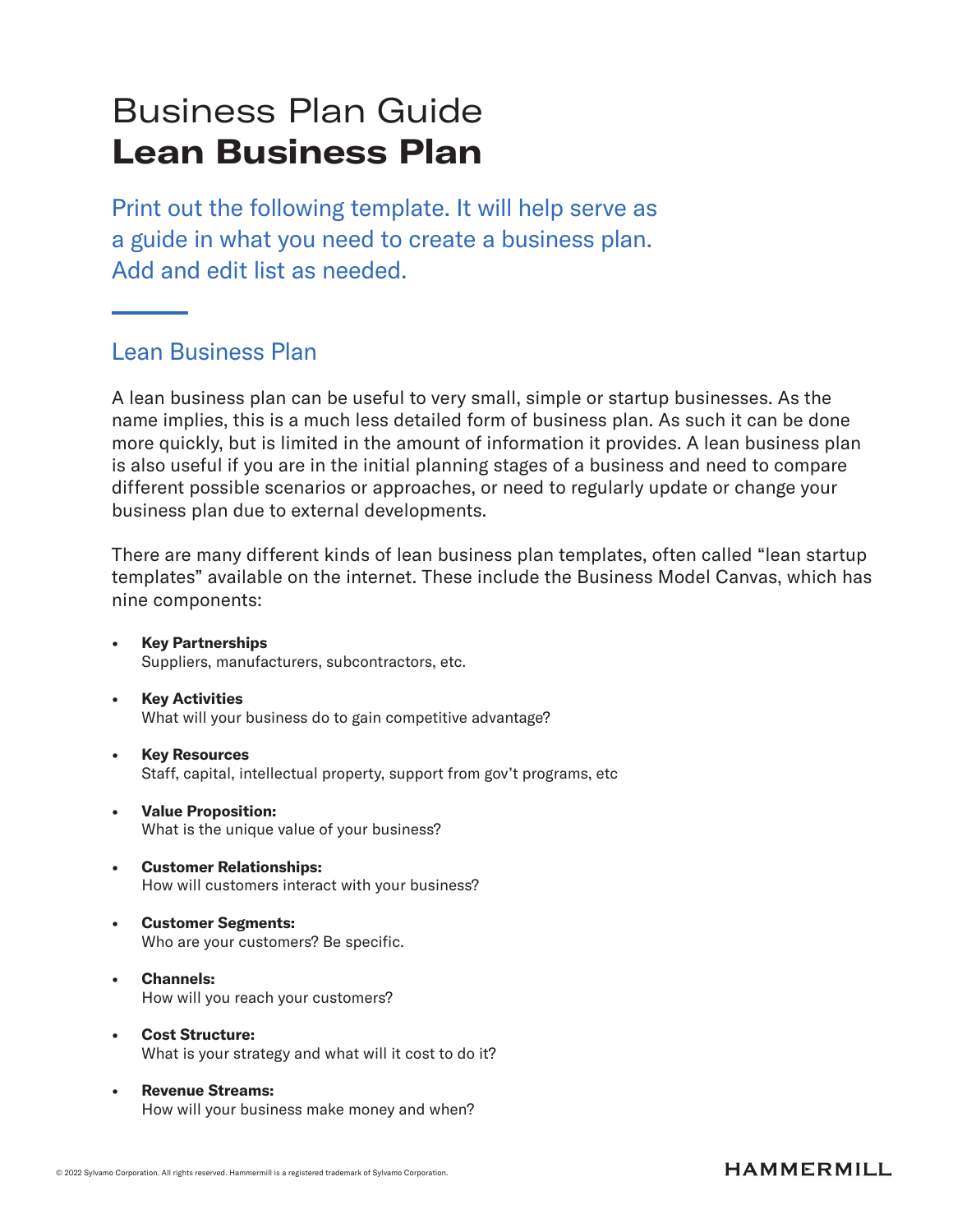### **Financial Statements: Full Business Plan**

In planning a new business, the lean startup model allows you to quickly see the trade-offs of different approaches and can be very useful in helping you clarify the direction of a new business.

A good business plan can help you clarify your business goals and plan of action as well as raise the funding to achieve them. For more detailed information about business plans you can also check the Small Business Administration's website.